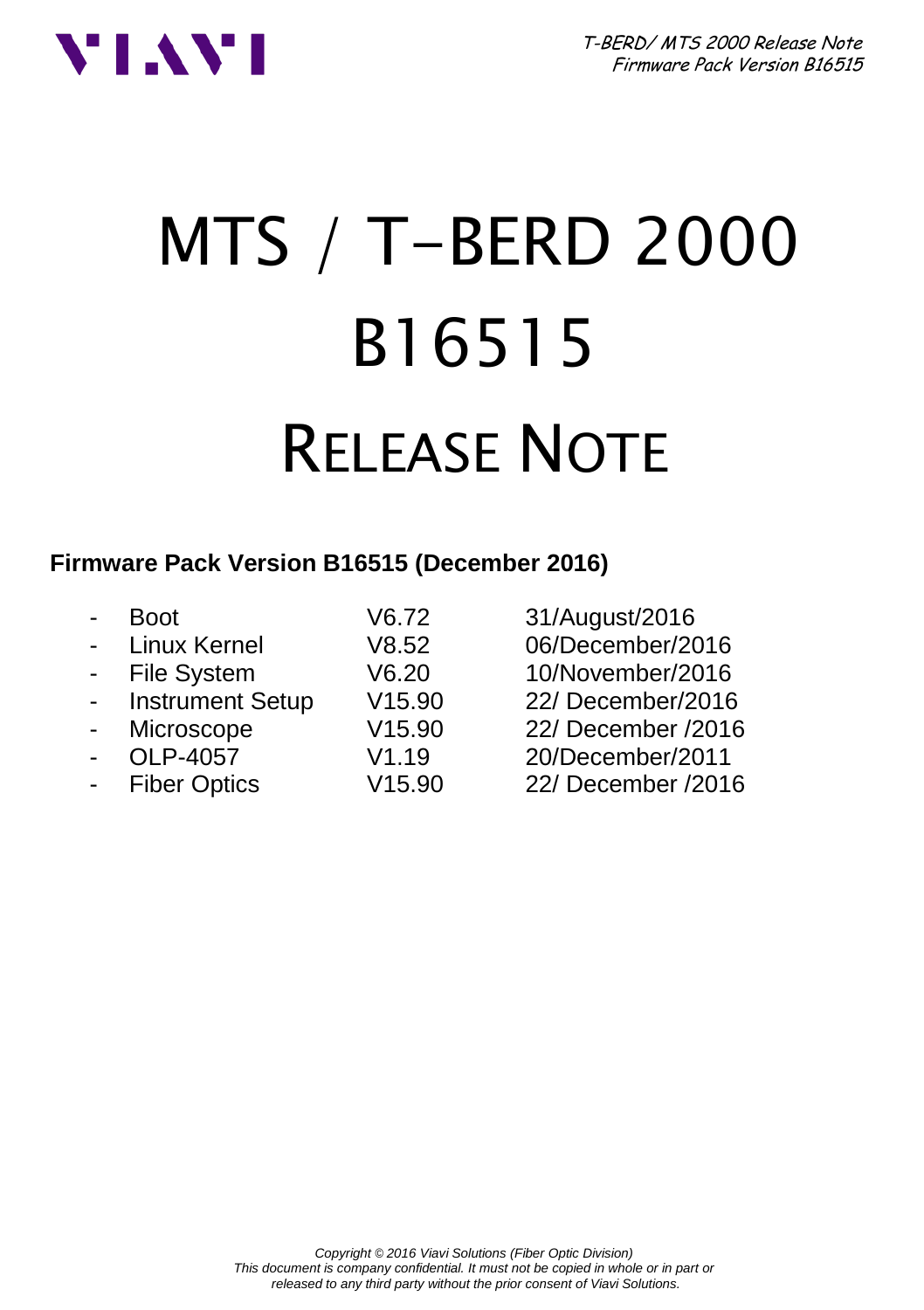<span id="page-1-0"></span>

# CONTENT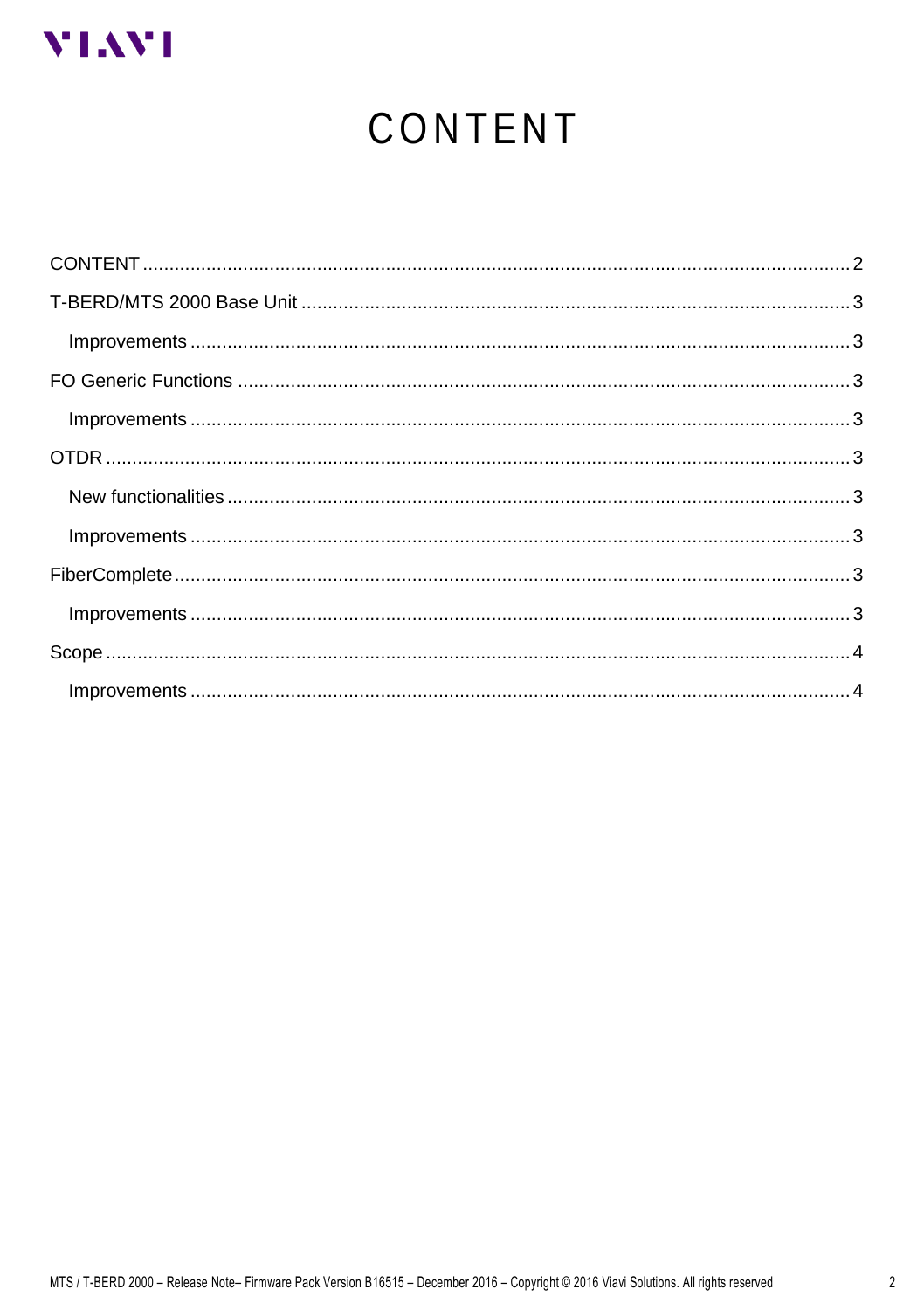# **YLAYI**

# <span id="page-2-0"></span>T-BERD/MTS 2000 Base Unit

#### <span id="page-2-1"></span>*Improvements*

 $\triangleright$  Ability to generate a directory naming with space as characters

## <span id="page-2-2"></span>FO Generic Functions

#### <span id="page-2-3"></span>*Improvements*

- $\triangleright$  Improved Management of external MPO switch
- $\triangleright$  Improved handling of USB measurement functions on home screen
- $\triangleright$  Improved PDF format for report generation
- $\triangleright$  Improved display of power levels for PM-60 & PM-80
- $\triangleright$  SuperExpert license now applies to both OTDR and FiberComplete (without it, for example, no management of different extremities for FiberComplete and OTDR)
- $\triangleright$  Improved PDF page format for reports

## <span id="page-2-4"></span>**OTDR**

#### <span id="page-2-5"></span>*New functionalities*

 $\triangleright$  Management of new MP2 OTDR module

#### <span id="page-2-6"></span>*Improvements*

- $\triangleright$  Improved management of very long acquisition times
- $\triangleright$  FTTA-SLM: addition of the delay measurement on the result page
- $\triangleright$  Optipulse: Improved management of receive cable
- $\triangleright$  Improved management of report generation (was rarely freezing)
- $\triangleright$  Improved alarm management for the last slope of the link
- $\triangleright$  Optipulse: ability to manually set a third pulse
- Enterprise-SLM: addition of "Fiber Code" on the virtual keyboard

## <span id="page-2-7"></span>FiberComplete

#### <span id="page-2-8"></span>*Improvements*

- $\triangleright$  Distance information now provided in a more optimum part of the screen
- $\triangleright$  When starting a measurement, the distant unit also goes to the result page
- $\triangleright$  Setup screen no longer blinking when sometimes loading a configuration file